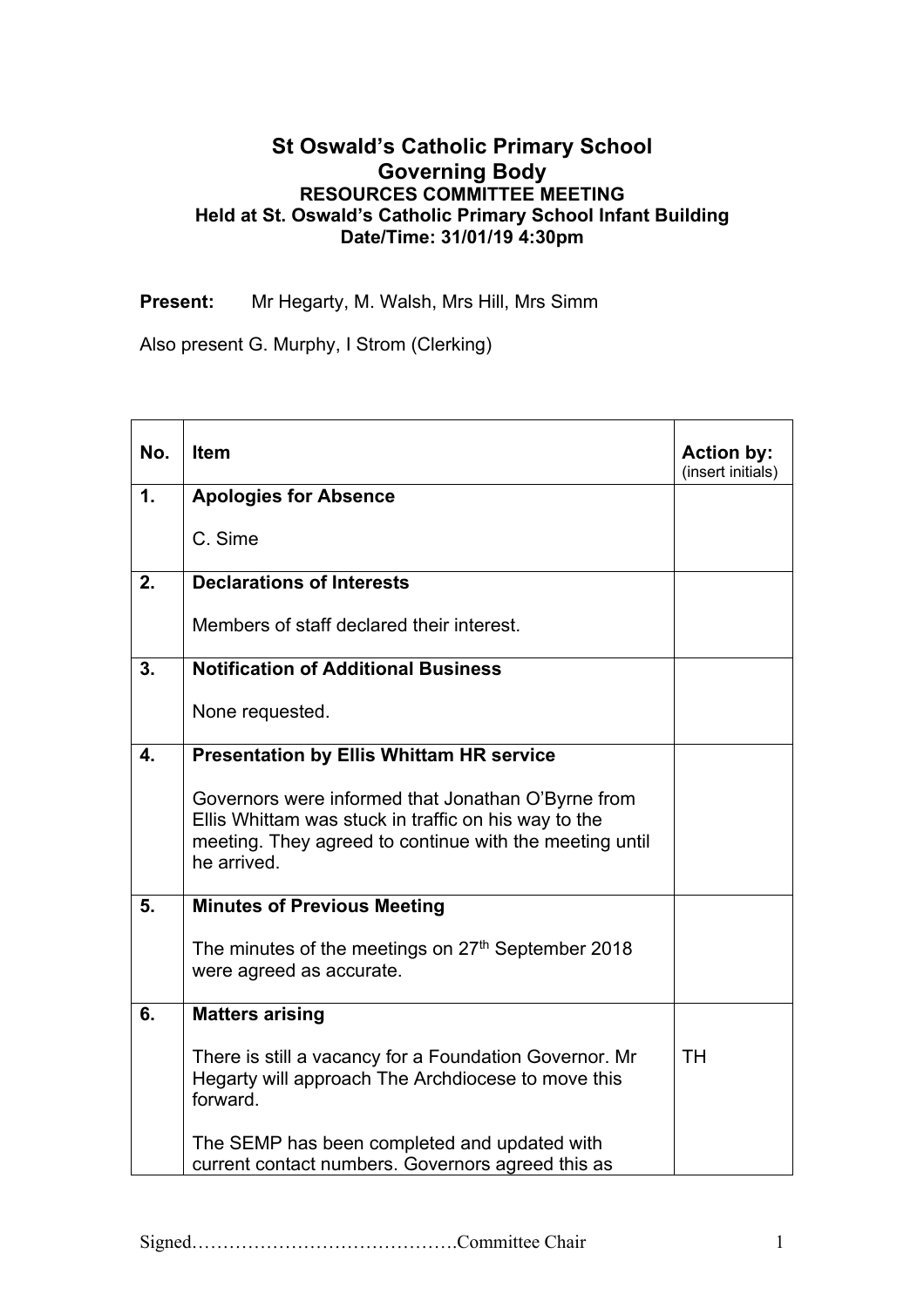|    | complete                                                                                                                                                                                                                                                                                                                                                                                                                                                                                                                                                                                                                                                                                                                                                                                                                                                                                                                                                                                                                                                                                                                                     |      |
|----|----------------------------------------------------------------------------------------------------------------------------------------------------------------------------------------------------------------------------------------------------------------------------------------------------------------------------------------------------------------------------------------------------------------------------------------------------------------------------------------------------------------------------------------------------------------------------------------------------------------------------------------------------------------------------------------------------------------------------------------------------------------------------------------------------------------------------------------------------------------------------------------------------------------------------------------------------------------------------------------------------------------------------------------------------------------------------------------------------------------------------------------------|------|
| 7. | <b>Finance Update</b>                                                                                                                                                                                                                                                                                                                                                                                                                                                                                                                                                                                                                                                                                                                                                                                                                                                                                                                                                                                                                                                                                                                        |      |
|    | <b>Budget Monitoring Report</b>                                                                                                                                                                                                                                                                                                                                                                                                                                                                                                                                                                                                                                                                                                                                                                                                                                                                                                                                                                                                                                                                                                              |      |
|    | The LA Finance Officer Gill Farrington's report had been<br>distributed earlier in the week. Mr Strom highlighted<br>some of the key points from the report. It was noted that<br>in year balances for all years of the projection were<br>deficits. Whilst current balances would provide a cushion,<br>this was not sustainable long-term. The prime reason is<br>the rising staff costs, due to inflationary measures.<br>Teacher's had an increase above inflation in September<br>2018 but this was only part funded. Support staff are<br>being regraded in April 2019 and this will see an increase<br>for many members of staff. There is no additional funding<br>for this change. It has been calculated that the two<br>changes will cost the school around £100k but funding is<br>restricted to £11.5k in 2018/19 and £18.3k in 20119/20.<br>There is no additional funding identified<br>Governors noted that the staffing costs were rising as a<br>percentage of the delegated budget to 98%. Governors<br>agreed to undertake a detailed staffing review. However<br>It was also noted that the pupils numbers were rising. | Govs |
|    | It was noted that the projected outturn figure was in line<br>with acceptable parameters.                                                                                                                                                                                                                                                                                                                                                                                                                                                                                                                                                                                                                                                                                                                                                                                                                                                                                                                                                                                                                                                    |      |
|    | Governors looked at the distributed benchmarking and<br>efficiency reports. It was noted that in the financial<br>benchmarking information, that the schools staffing costs<br>as a percentage of its expenditure was lower than<br>average compared to the selected comparators. Mr<br>Strom highlighted that the year in question included a<br>large one off expenditure of £600k in relation to the<br>building work contribution. If this expenditure was<br>discounted then the staffing costs were around average.<br>However, the teaching costs as a percentage of total<br>expenditure was the highest of all of the schools in the<br>cohort. Other areas of staffing costs, particularly teaching<br>assistants, were on the lower end of the comparison<br>scale. Governors commented that without knowing a little<br>more about the cohort that was selected and the<br>statistical similarities in terms of pupil numbers,<br>deprivation etc, it was difficult to make meaningful<br>comparisons between other schools as we are<br>exceptionally larger than most.                                                         |      |
|    | Governors noted that the efficiency reports showed that<br>the school provided a good return in terms of pupil                                                                                                                                                                                                                                                                                                                                                                                                                                                                                                                                                                                                                                                                                                                                                                                                                                                                                                                                                                                                                               |      |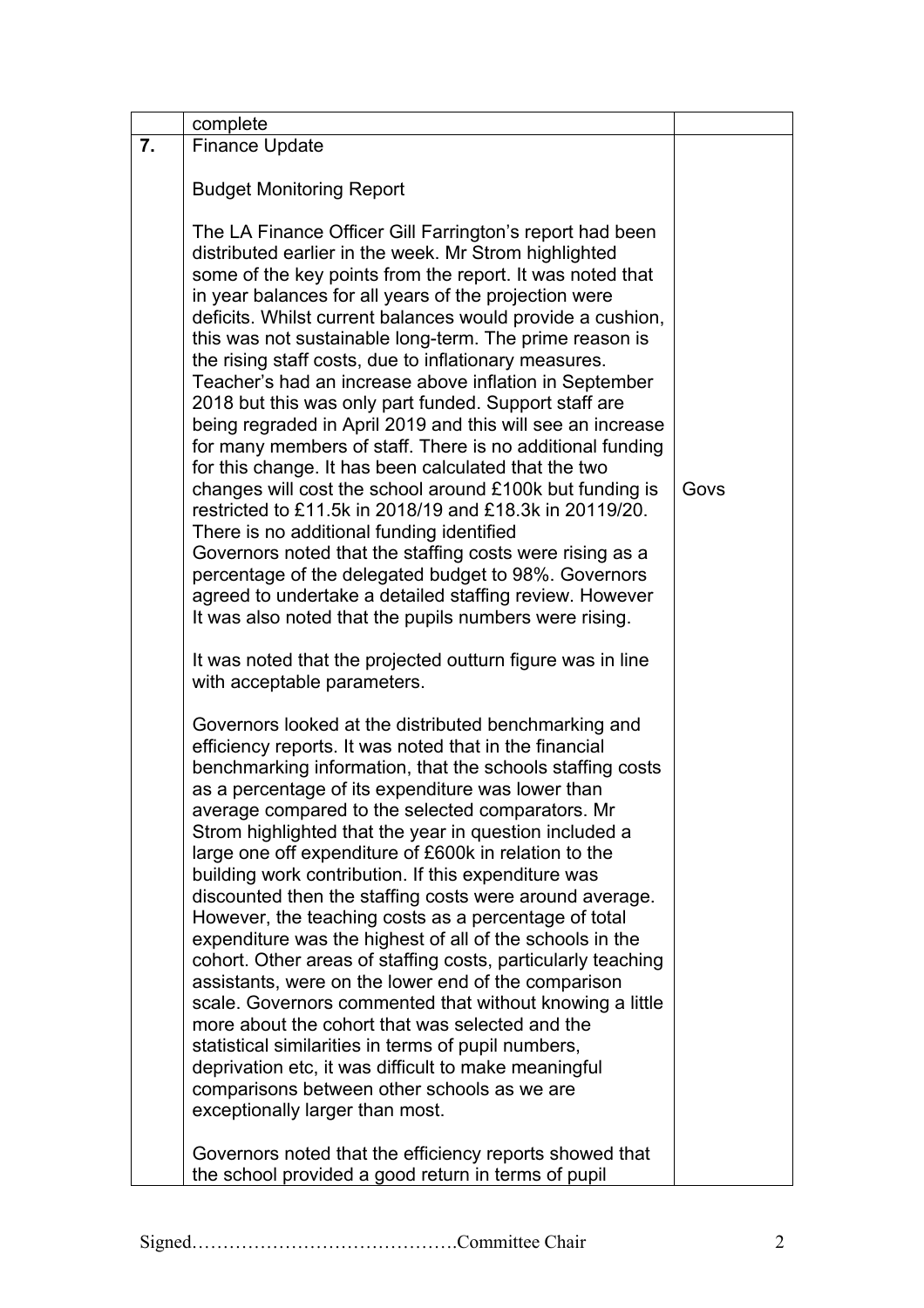|    | progress and results for each pound spent.                                                                                                                                                                                                                                                                                                                                                                                                                                                                                                                                                                                                                                                                                                                                                                                                                                                                                                                                                                                                                |           |
|----|-----------------------------------------------------------------------------------------------------------------------------------------------------------------------------------------------------------------------------------------------------------------------------------------------------------------------------------------------------------------------------------------------------------------------------------------------------------------------------------------------------------------------------------------------------------------------------------------------------------------------------------------------------------------------------------------------------------------------------------------------------------------------------------------------------------------------------------------------------------------------------------------------------------------------------------------------------------------------------------------------------------------------------------------------------------|-----------|
|    | It was suggested that the school fund be used primarily<br>for processing charity collections and donations as most<br>of the other functions of the school fund could be<br>subsumed within the school budget. If the school fund<br>has a turnover of more than £5k it would need to be<br>registered under the Charities Commission. If the<br>turnover was over £10k it would mean submitting<br>comprehensive accounts to the Charity Commission.<br>It was agreed that a 12 month trial should be set up.                                                                                                                                                                                                                                                                                                                                                                                                                                                                                                                                           | IS        |
| 8. | <b>Premises Update</b>                                                                                                                                                                                                                                                                                                                                                                                                                                                                                                                                                                                                                                                                                                                                                                                                                                                                                                                                                                                                                                    |           |
|    | <b>Quiet Garden</b>                                                                                                                                                                                                                                                                                                                                                                                                                                                                                                                                                                                                                                                                                                                                                                                                                                                                                                                                                                                                                                       |           |
|    | With the additional funding bid that school had obtained<br>from the Liverpool Archdiocese, an area has been<br>identified in the Junior playground near to the Infant area<br>to provide the quiet outdoor space for pupils who would<br>like to take themselves away from the noise and<br>business of the playground. Mrs Walsh showed<br>governors the designs for the space which includes<br>games tables, shading and water play. Governors<br>asked how Infants would be able to access this<br>space. This is something that still needs to be solved as<br>the security of the site meant closed gates etc limiting<br>access. Governors asked what the timescale for the<br><b>project is.</b> The final submission was sent to the<br>Archdiocese on time and they have now submitted the<br>global bid to the DfE. Once this has been agreed, the<br>project can be confirmed. The supplier is ready to go and<br>will be able to start fairly quickly. A provisional plan is in<br>place to enable the work to take place during term time. |           |
|    | <b>Building Works</b>                                                                                                                                                                                                                                                                                                                                                                                                                                                                                                                                                                                                                                                                                                                                                                                                                                                                                                                                                                                                                                     |           |
|    | The new reception area is now open and all of the offices<br>are useable although new chairs need to be ordered.<br>There are still snagging works ongoing. The new<br>staffroom is still not open officially as we are awaiting a<br>report that the drinking water is safe, this is part of the<br>snagging. The majority of these snags should be done<br>within the next week with the larger jobs being completed<br>over the half term.                                                                                                                                                                                                                                                                                                                                                                                                                                                                                                                                                                                                             | TH<br>IS. |
|    | There hasn't been any further news on the next phase.<br>Mr Hegarty said he would contact The Archdiocese<br>to ask for information regarding the next phase.                                                                                                                                                                                                                                                                                                                                                                                                                                                                                                                                                                                                                                                                                                                                                                                                                                                                                             |           |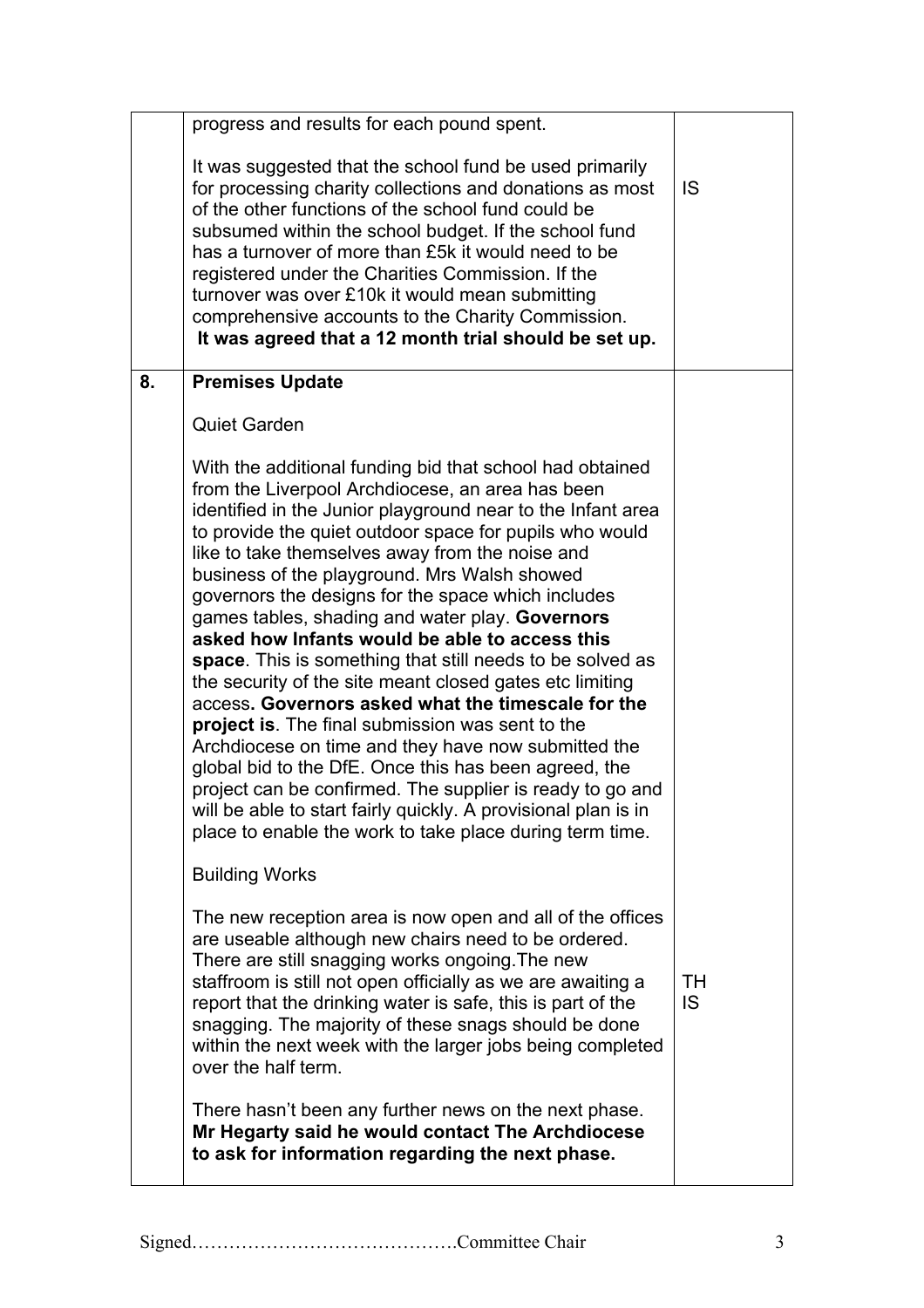|    | <b>Infant Boilers</b>                                                                                                                                                                                                                                                                                                                                                                                                                                                                                                                                                                                  |  |
|----|--------------------------------------------------------------------------------------------------------------------------------------------------------------------------------------------------------------------------------------------------------------------------------------------------------------------------------------------------------------------------------------------------------------------------------------------------------------------------------------------------------------------------------------------------------------------------------------------------------|--|
|    | The archdiocese have given the go ahead for the boiler<br>replacement. They have identified the specification of the<br>boiler and have asked companies to tender for the job.<br>Governors asked how long it would be before the<br>work would be complete. This was not yet known but it<br>would need to be done during the school holidays so<br>would likely be done during the Easter holidays.                                                                                                                                                                                                  |  |
|    | <b>Infant Drains</b>                                                                                                                                                                                                                                                                                                                                                                                                                                                                                                                                                                                   |  |
|    | This is still an ongoing problem and drains companies<br>are called out on a regular basis. Governors<br>commented that this was just spending money on a<br>regular basis that could be spent elsewhere if a<br>permanent solution was found. This has been an<br>ongoing conversation with Arcadis but it was felt that the<br>drains would be rectified in one of the phases of the<br>additional build.                                                                                                                                                                                            |  |
|    | Infant electronic gates                                                                                                                                                                                                                                                                                                                                                                                                                                                                                                                                                                                |  |
|    | The gate on St Oswald's street has been broken since<br>before Christmas. This is causing a problem as the gate<br>needs to remain open to allow people to enter but leaves<br>the playground vulnerable at times. We are currently<br>waiting on a number of quotes to repair the gates which<br>will require some digging along the main entrance path.                                                                                                                                                                                                                                              |  |
|    | Fencing                                                                                                                                                                                                                                                                                                                                                                                                                                                                                                                                                                                                |  |
|    | The screening along Montague Road had been taken<br>down during the building works. We need to find a<br>permanent solution for privacy as the playground is very<br>exposed and can cause a safeguarding issue.                                                                                                                                                                                                                                                                                                                                                                                       |  |
| 9. | <b>Staffing Update</b>                                                                                                                                                                                                                                                                                                                                                                                                                                                                                                                                                                                 |  |
|    | SEND support funding has been reduced this term which<br>has meant support being reduced Mrs Walsh explained<br>that top up funding was becoming more difficult to apply<br>for administratively and the work that went into each<br>application often resulted in a very small additional<br>funding award.<br>Governors questioned whether it was economically<br>efficient to make the bids for top up funding if the<br>process was taking more resources than the awards<br>were providing - It was agreed that this was likely. If the<br>time taken to provide the information required for the |  |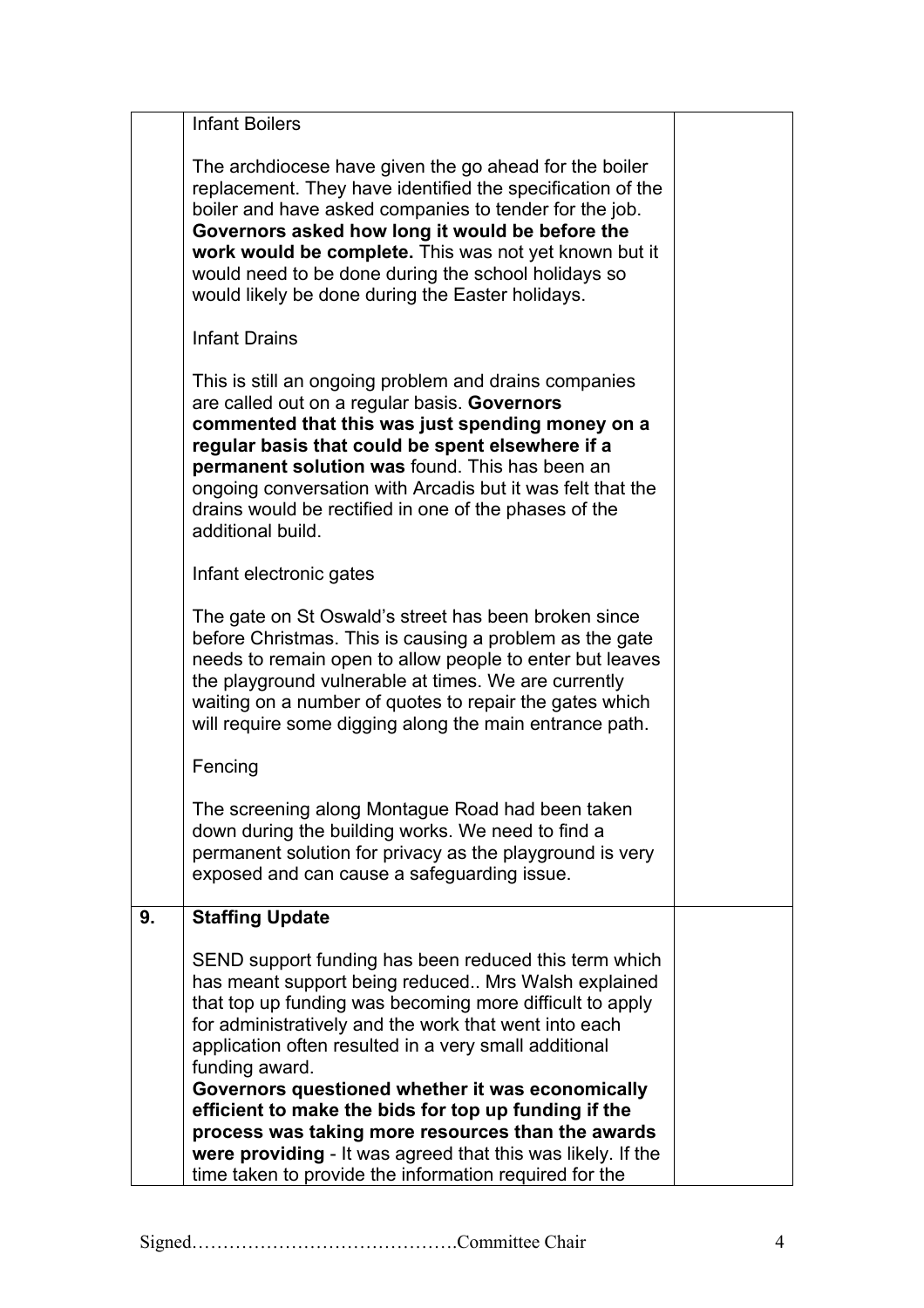|     | application was costed, it was likely that in most cases, it<br>would cost more than the amount received to top up the<br>pupil support over £6k. Governors agreed that top up<br>funding should only be applied for if it was likely to<br>be economically viable.<br>Mrs Walsh spoke about the EHCP process where<br>parents have the right to look for the school that would<br>provide them with the right provision for their child's<br>needs. However, some parents are equipped to make<br>these choices whilst others are not even aware of their<br>rights or able to make the appropriate decisions. The                                                                                                                                                                                                                                                |  |
|-----|--------------------------------------------------------------------------------------------------------------------------------------------------------------------------------------------------------------------------------------------------------------------------------------------------------------------------------------------------------------------------------------------------------------------------------------------------------------------------------------------------------------------------------------------------------------------------------------------------------------------------------------------------------------------------------------------------------------------------------------------------------------------------------------------------------------------------------------------------------------------|--|
|     | direction of climate appeared to be that the more capable<br>families were being more vocal and were getting the high<br>needs resources. Mrs Walsh felt the system was failing<br>vulnerable families.                                                                                                                                                                                                                                                                                                                                                                                                                                                                                                                                                                                                                                                            |  |
| 10. | <b>Ellis Whittam Presentation</b>                                                                                                                                                                                                                                                                                                                                                                                                                                                                                                                                                                                                                                                                                                                                                                                                                                  |  |
|     | Jonathan O'Byrne from Ellis Whittam arrived at this point<br>and was invited to give a 10 minute presentation on the<br>company's services. He also provided a document with<br>more details in.                                                                                                                                                                                                                                                                                                                                                                                                                                                                                                                                                                                                                                                                   |  |
|     | Ellis Whittam provide employment law advice on a fixed<br>fee basis. The school would have a dedicated<br>employment law solicitor assigned to them. They would<br>look at all policies and procedures in an initial review and<br>would streamline them to fit the school's objectives.<br>There is an on-line system that records all conversations,<br>notes and communications including formal and informal<br>meetings that have taken place, for ease of reference.<br>Insurance is available to cover legal costs which are not<br>included in this package. Bespoke policies, documents,<br>letters etc would be created on the school's behalf. He<br>stressed that the company would work on the basis that<br>they would start with what the school wanted to achieve<br>and then work backwards to define the best routes to<br>achieve the outcomes. |  |
|     | They also provide a separate Health and Safety service<br>in which they are the designated legal competent person<br>and will provide bespoke policies and procedures, risk<br>assessment audits and there is also an online tool to<br>manage Health and Safety.                                                                                                                                                                                                                                                                                                                                                                                                                                                                                                                                                                                                  |  |
|     | Governors asked about how tribunal costs were<br>dealt with. It was explained that these were covered in<br>the document.<br>Governors asked if any Liverpool schools bought<br>into the service? They do and a couple would be<br>contacted for references. Any Catholic schools? -                                                                                                                                                                                                                                                                                                                                                                                                                                                                                                                                                                               |  |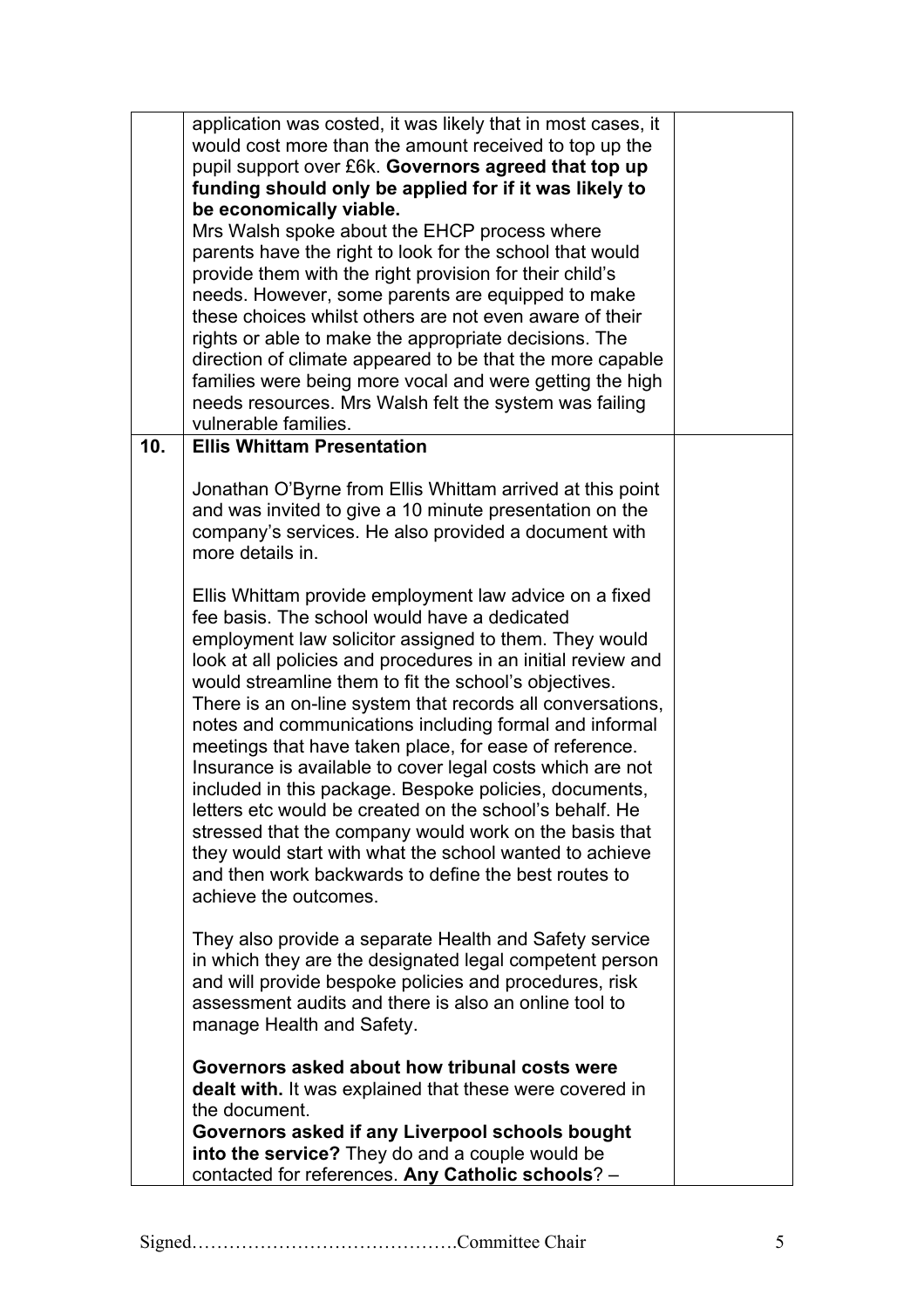|     | Again Yes and a reference would be provided.<br>Governors asked whether policies would be based<br>on the City Council or CES model policies? - This<br>would be a discussion that the company would have with<br>the school and look at integrating CES policies into<br>bespoke documents.<br>Governors asked about negotiating with unions. -<br>Jonathan wasn't able to answer that question but offered<br>to ask one of the education lawyers to answer the<br>question.<br>Jonathan also offered to set up a transition period of<br>overlap if the service was bought prior to the go live date.<br>Jonathan O'Byrne left the meeting. |    |
|-----|------------------------------------------------------------------------------------------------------------------------------------------------------------------------------------------------------------------------------------------------------------------------------------------------------------------------------------------------------------------------------------------------------------------------------------------------------------------------------------------------------------------------------------------------------------------------------------------------------------------------------------------------|----|
|     | Governors discussed the presentation. They were<br>impressed that the end result was the starting point of<br>the company and they seemed less risk averse than<br>other providers. They wanted to hear the experiences<br>from local and Catholic schools that had purchased the<br>service. They also wanted to compare the costs with the<br>current service provider when that cost was known. They<br>also wanted clarification on the issues of tribunal costs<br>and union recognition and negotiation. Mr Strom to follow<br>up.                                                                                                       | IS |
| 11. | <b>Staffing Update Continued</b><br>Performance Management – the current cycle is in place<br>and following agreed policy                                                                                                                                                                                                                                                                                                                                                                                                                                                                                                                      |    |
| 12. | <b>General Data Protection Regulations (GDPR)</b><br>During the office moves, a large amount of<br>documentation needs to be securely destroyed. A<br>number of options have been identified from companies<br>that will destroy securely. Mr Strom had phoned the<br>GDPR officer in the LA who had advised that this was<br>compliant. Mr Strom was to find a service provider fro<br>school. Governors agreed.                                                                                                                                                                                                                              |    |
| 13. | <b>Bought in Services</b><br>The Service Level Agreement pack has not yet been<br>received from School Improvement Liverpool or Liverpool                                                                                                                                                                                                                                                                                                                                                                                                                                                                                                      |    |